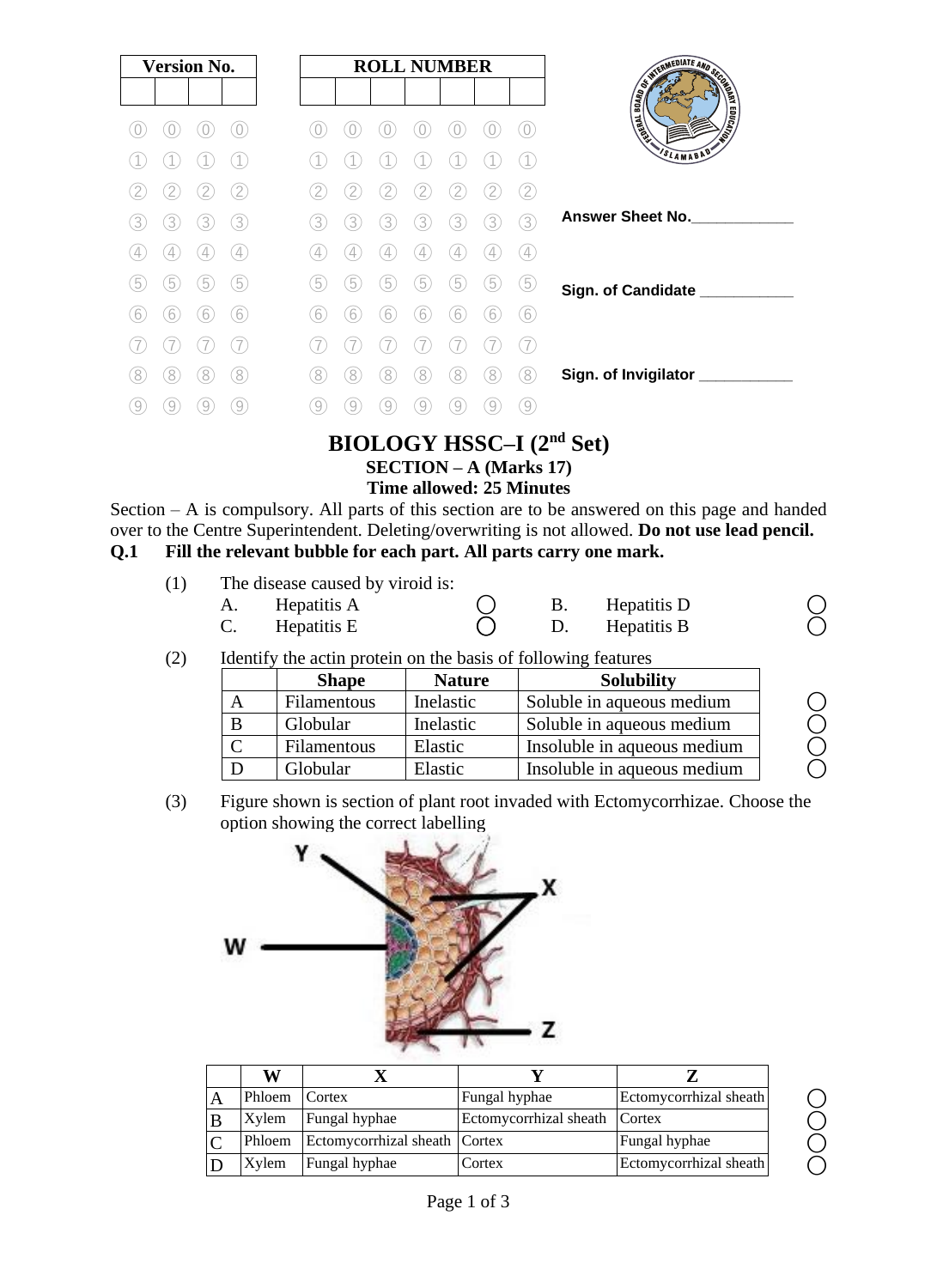| (4)  | А.<br>C.                         | Guess the technique used to separate the chloroplast and mitochondria:<br>Chromatography<br>Electrophoresis             | <b>B.</b><br>D.                        |                          | Spectrophotometry<br>Differential configuration |            |
|------|----------------------------------|-------------------------------------------------------------------------------------------------------------------------|----------------------------------------|--------------------------|-------------------------------------------------|------------|
| (5)  |                                  | In C4 pathway the first compound produced consisting of four carbons after<br>fixation of carbon dioxide is             |                                        |                          |                                                 |            |
|      | Succinate<br>А.<br>C.<br>Malate  |                                                                                                                         | <b>B.</b><br>D.                        | Oxaloacetate<br>Fumarate |                                                 |            |
| (6)  |                                  | $CO2+2H2S$ $\longrightarrow$ $(CH2O)n+H2O+2S$<br>Indicate the type of bacteria in which the above reaction takes place? |                                        |                          |                                                 |            |
|      | A.                               | Chemoautotrophic                                                                                                        | <b>B.</b>                              | Parasitic                |                                                 |            |
| (7)  | C.<br>Choose the incorrect pair: | Saprotrophic                                                                                                            | D.                                     |                          | Photoautotrophic                                |            |
|      | A.                               | Nematode/ Pseudocoelom                                                                                                  |                                        |                          |                                                 |            |
|      | <b>B.</b><br>C.                  | Platyhelminthes/Metamorphosis<br>Mollusca/Trocophore larva                                                              |                                        | CCX                      |                                                 |            |
|      | D.                               | Reptile/Anamniote                                                                                                       |                                        |                          |                                                 |            |
| (8)  |                                  | Identify the characters of birds:                                                                                       |                                        |                          |                                                 |            |
|      | <b>Syrinx</b><br>✓<br>A          | <b>Semisolid urine</b><br>✓                                                                                             | <b>Urinary bladder</b><br>$\checkmark$ |                          | <b>Sinus venosus</b><br>×                       |            |
|      | $\checkmark$<br>$\bf{B}$         | ×                                                                                                                       | ✓                                      |                          | $\checkmark$                                    | <b>DOC</b> |
|      | $\checkmark$<br>$\mathcal{C}$    |                                                                                                                         | ×                                      |                          | ×                                               |            |
|      | $\overline{\checkmark}$<br>D     | $\boldsymbol{\mathsf{x}}$                                                                                               | ×                                      |                          | ✓                                               |            |
| (9)  |                                  | Identify the tissue on the basis of following characteristics                                                           |                                        |                          |                                                 |            |
|      | i.<br>$\overline{\text{ii}}$ .   | Extracellular deposition at corners<br>Mechanical tissue                                                                |                                        |                          |                                                 |            |
|      | iii.                             | Provides support to herbaceous parts of plants                                                                          |                                        |                          |                                                 |            |
|      | iv.                              | No role in secondary growth                                                                                             |                                        |                          |                                                 |            |
|      | V.                               | Living cells                                                                                                            |                                        |                          |                                                 |            |
|      | А.                               | Sclerenchyma                                                                                                            | <b>B.</b>                              | Collenchyma              |                                                 |            |
|      | $\mathsf{C}.$<br>Xylem           |                                                                                                                         | D.                                     | Epidermis                |                                                 |            |
| (10) | А.                               | Select the one which is <b>NOT</b> the function of liver:<br>Albumin synthesis                                          | <b>B.</b>                              |                          | Vitamin A synthesis                             |            |
|      | $C$ .                            | <b>RBC</b> destruction                                                                                                  | D.                                     |                          | Biotin synthesis                                |            |
| (11) |                                  | Seed remain dormant in plants facing stress conditions due to the release of:                                           |                                        |                          |                                                 | ŏ<br>O     |
|      | Auxin<br>A.                      |                                                                                                                         | <b>B.</b>                              | Cytokinins               |                                                 |            |
|      | C.<br>Gibberellins               |                                                                                                                         | D.                                     | Abscisic acid            |                                                 |            |
| (12) |                                  | Diagram shows leaves and flowers of different plants.                                                                   |                                        |                          |                                                 |            |
|      |                                  |                                                                                                                         |                                        |                          |                                                 |            |
|      |                                  | 3<br>$\overline{c}$<br>Which are from monocotyledons?                                                                   |                                        | 5                        |                                                 |            |
|      | 1 & 5<br>A.                      |                                                                                                                         | <b>B.</b>                              | 3 & 4                    |                                                 |            |
|      | C.<br>2 & 4                      |                                                                                                                         | D.                                     | 2 & 5                    |                                                 |            |

Page 2 of 3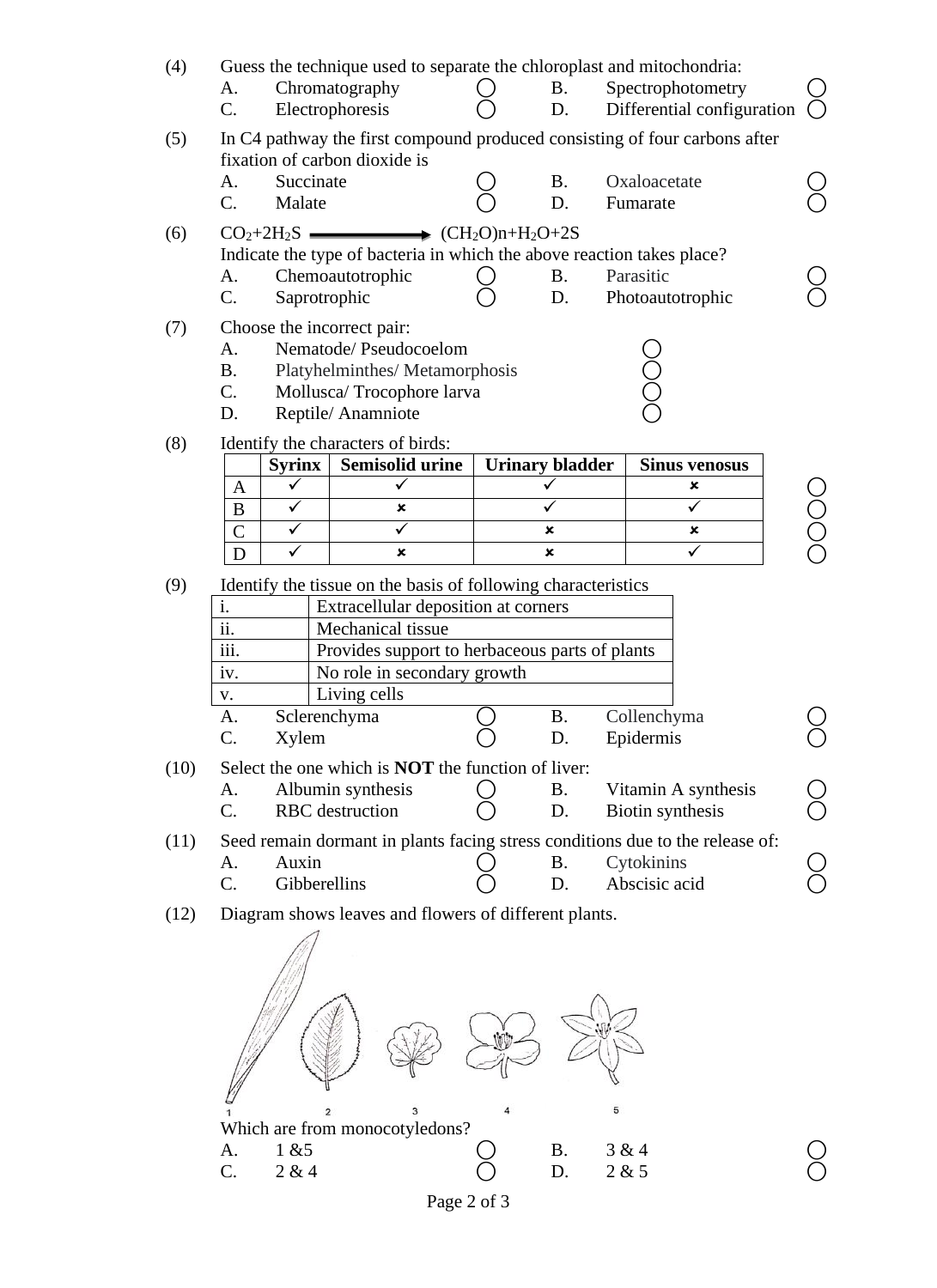(13) The given figure represents the pair of chromosomes. Choose the structure responsible for giving rise to nucleoli during interphase:



(14) If hair protein is composed of 6 amino acids. Select the possible numbers of nucleotide in mRNA specific for this protein:

| A. 12 | $O$ B. 18 |  |  |
|-------|-----------|--|--|
| C. 24 | $O$ D. 9  |  |  |

(15) The following reaction taking place in presence of enzyme X without utilizing the water, is of glycolysis. The group to which the enzyme X belongs is



(16) The cardiac pacemaker in a patient fails to function properly. The doctor finds that an artificial pacemaker needs to be implanted in him. It is likely that electrodes of pacemaker will be implanted at the site of:

| Atrioventricular bundle |  | Purkinji fibers       |  |
|-------------------------|--|-----------------------|--|
| Sinoatrial node         |  | Atrioventricular node |  |

(17) What will happen when a child is vaccinated against tuberculosis?

| <b>Type of immunity</b> | <b>Production of antibody</b> |  |
|-------------------------|-------------------------------|--|
| Active                  |                               |  |
| Active                  | Yes                           |  |
| Passive                 | ΝΩ                            |  |
| Passive                 | Yes                           |  |

\_\_\_\_\_\_\_\_\_\_\_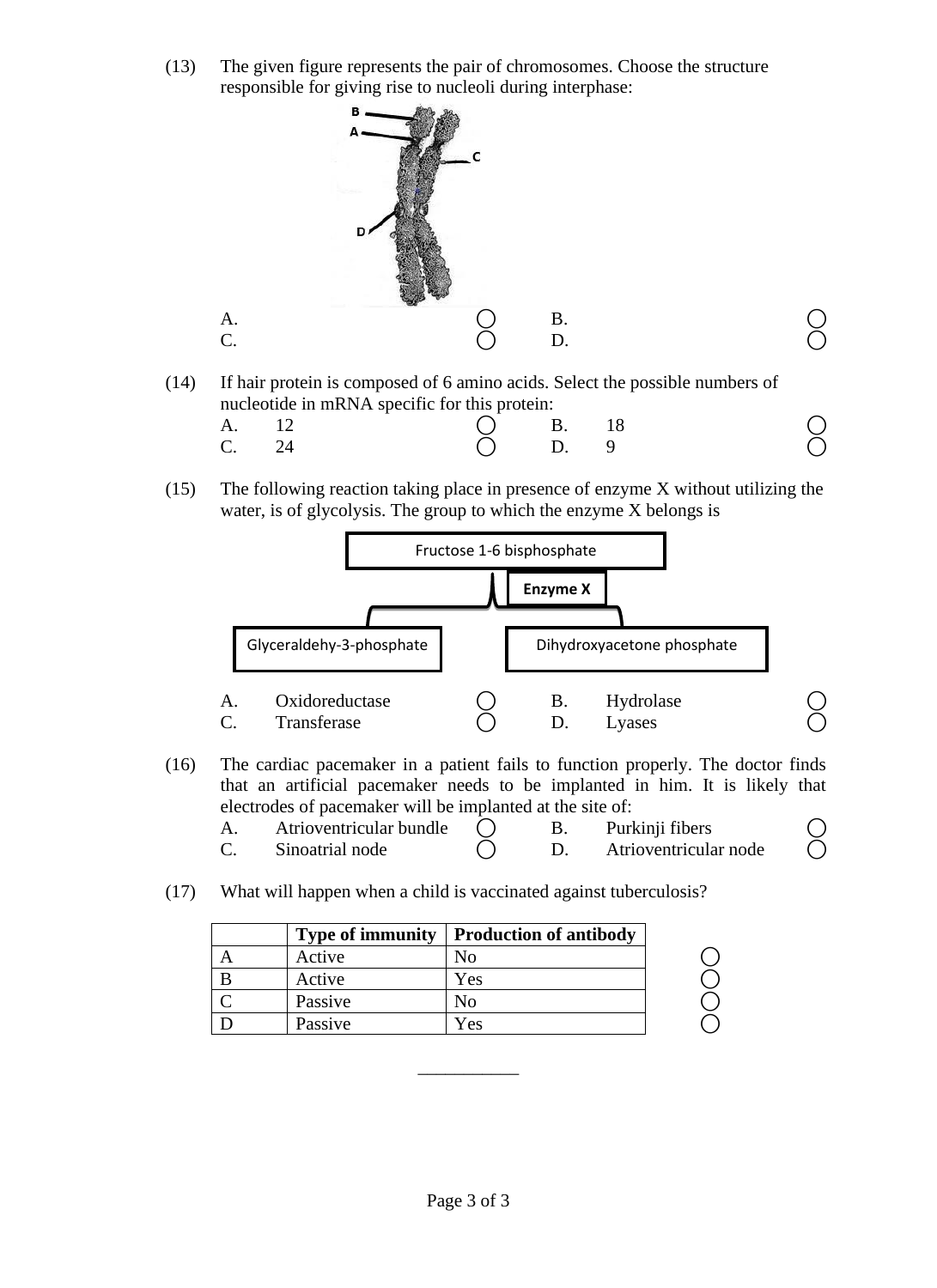

Federal Board HSSC-I Examination Biology Model Question Paper (Curriculum 2006)

### Time allowed: 2.35 hours Total Marks: 68

Note: Answer any fourteen parts from Section 'B' and attempt any two questions from Section 'C' on the separately provided answer book. Write your answers neatly and legibly.

## **SECTION – B** (Marks 42)

**Q.2** Attempt any **FOURTEEN** parts from the following. All parts carry equal marks.

 $(14 \times 3 = 42)$ 

- i. Write down the role of any three plasma membrane proteins.
- ii. Justify the endospore formation in bacteria to withstand unfavorable conditions.
- iii. How bacteriophage get absorbed and penetrated into its host cell? Summarize the steps.
- iv. In the following figure a part of cell is shown.



- a. Name the labelled sides A and B of Golgi apparatus. Identify C and F as well.  $(1)$
- b. Why A and B are named so?  $(1)$
- c. Predict the fate of C and F by relating the functioning of both organelles. $(1)$
- v. Sketch and compare the absorption spectra of chlorophyll a and b.  $(1+2)$

| Vİ. | Compare the evolutionary adaptations of the given phyla: | $(0.5\times 6=3)$          |               |            |
|-----|----------------------------------------------------------|----------------------------|---------------|------------|
|     | S#                                                       | Characteristics   Annelida | Echinodermata | Arthropoda |
|     | a                                                        | Excretion                  |               |            |
|     |                                                          | <b>Transport</b>           |               |            |

vii. (a) The diagram shows a marine animal. Look carefully at the animal and classify according to (1)

| A | Number of germ layers |  |
|---|-----------------------|--|
|   | Type of body symmetry |  |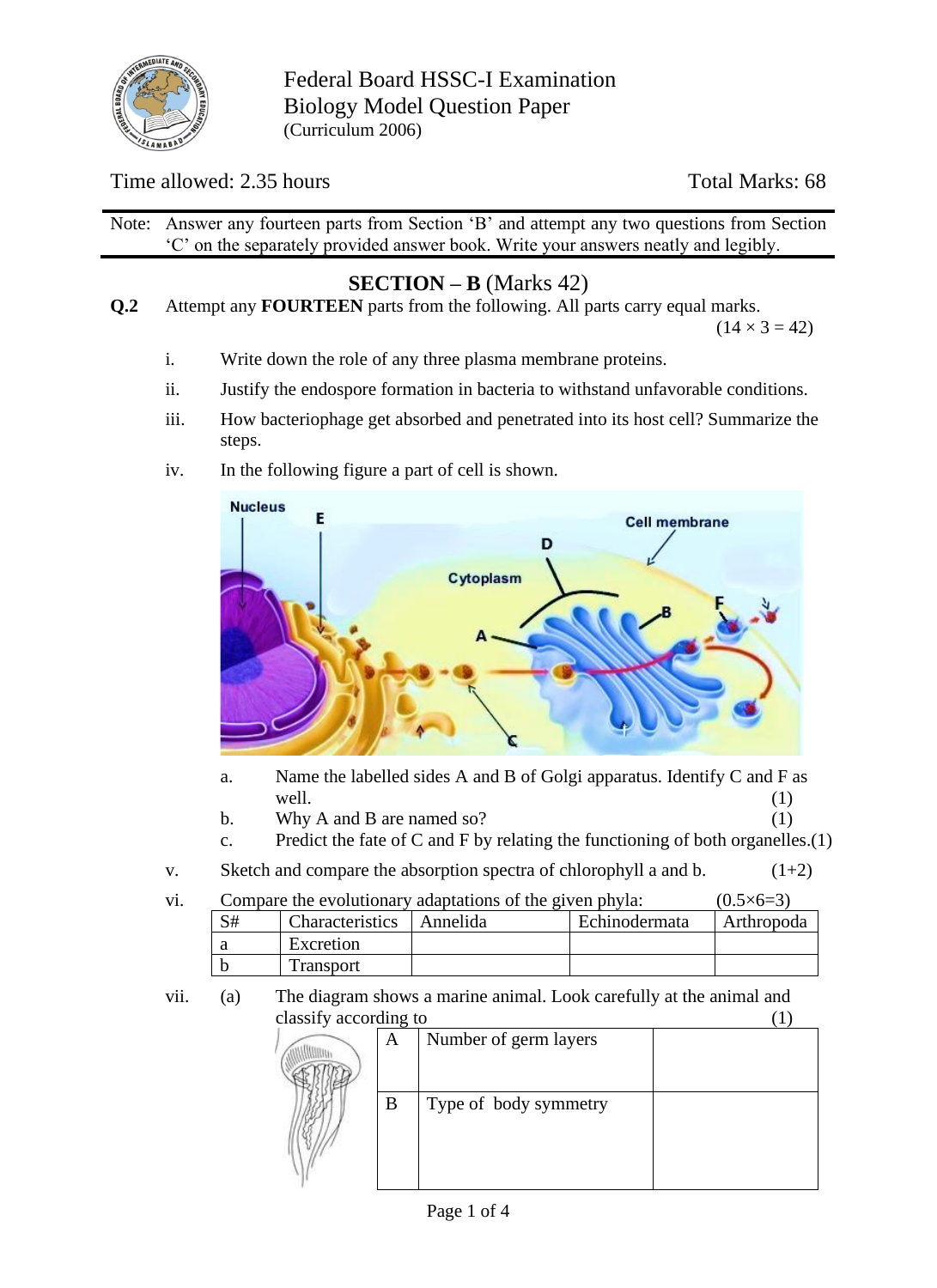- (b) Describe the unifying feature which distinguishes the metatheria and eutheria? (2)
- viii. Distinctive characteristics of two plant groups are given below. Identify these groups of plants. Also describe two more characteristics of each group?
	- a. Forked green stem with no leaves  $(0.5+1)$
	- b. Circinate venation  $(0.5+1)$
- ix. How the evolution of pollen tube took place? Explain its importance. (3)
- x. Complete the following table related to diseases  $(0.5 \times 6=3)$

| S# | Disease        | Cause                                 | Symptom |
|----|----------------|---------------------------------------|---------|
|    |                | <b>Begomovirus</b>                    |         |
|    | Food poisoning |                                       |         |
|    |                | Deposition of cholesterol in arteries |         |

- xi. How the fluctuation in blood pressure is regulated by baroreceptors? Discuss their role.  $(1.5+1.5)$
- xii. You are given structural formula of glucose and fructose. Make ring structure of sucrose with help of these.



xiii. Some members of protists show unique features. Identify the group of protists on the basis of given hints  $(6\times0.5=3)$ 

|    | the basis of given millio. | \ \ \ \ \ \ \ .J — J I |    |                    |       |
|----|----------------------------|------------------------|----|--------------------|-------|
| S# | <b>Features</b>            | Group                  | S# | Features           | Group |
|    | Macro and micronuclei      |                        |    | Pseudopodia        |       |
|    | Sleeping sickness          |                        |    | Parasitic protozoa |       |
|    | Red tide                   |                        |    | White rusts        |       |
|    |                            |                        |    |                    |       |

- xiv. Temperature usually drops to below freezing point in northern areas during winter. Which physiological adaptations would enable the plant to survive in that stressful condition?
- xv. (a) In the following reaction succinate is converted to fumarate in presence of succinate dehydrogenase. How the reaction will take place if we add melonate in the given reaction? (1.5)

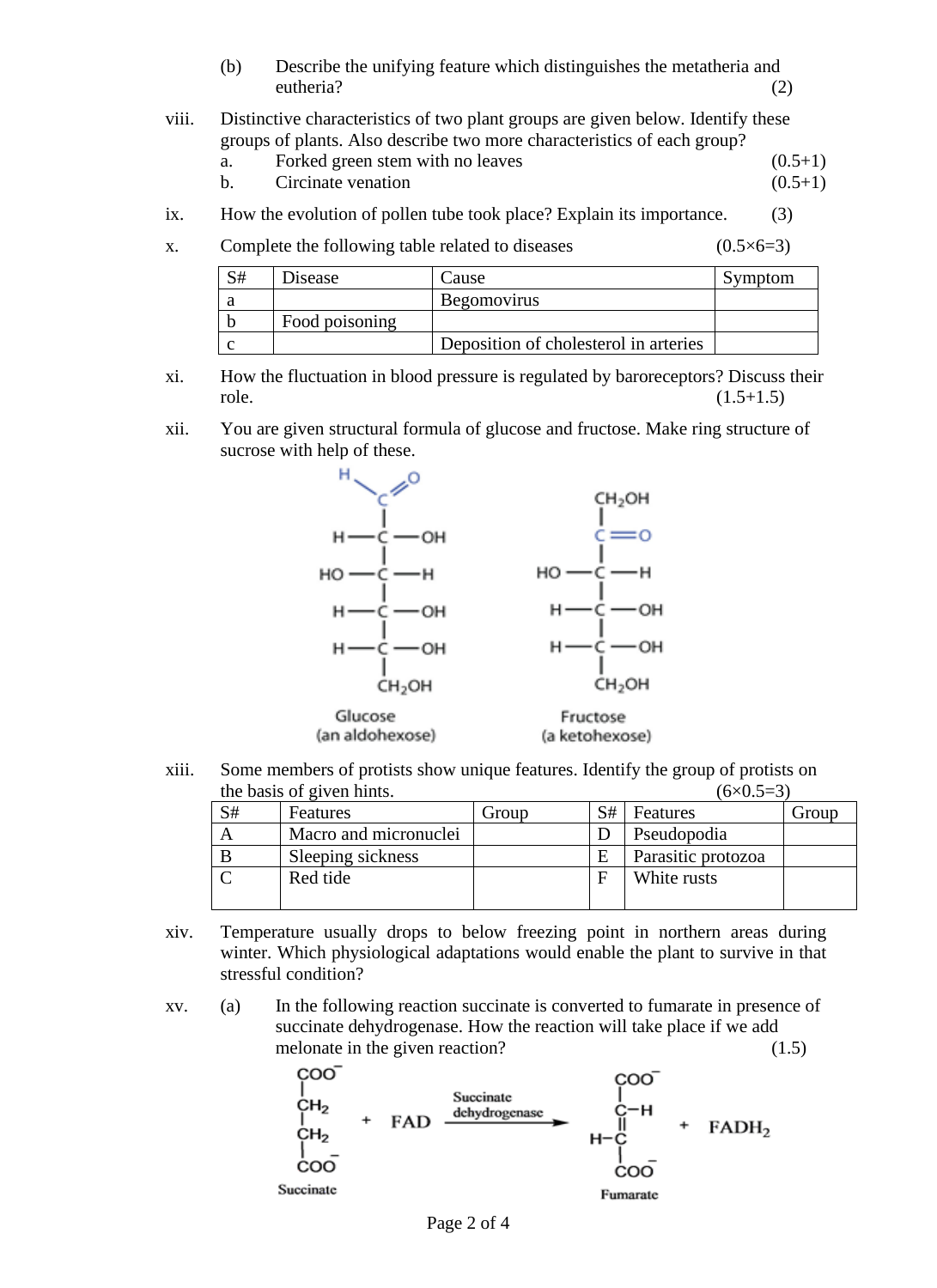- (b) If the concentration of succinate will be 50 times more than the melonate, will the product be formed or not? Give reason. (1.5)
- xvi. a) If dark period is interrupted with flash of red light, Plant "Y" will flower but plant "X" will not? Give reason. (1.5)



- b) In case II if dark period is interrupted with flash of red light and after a time interval by far red light, what would be the effect on plant "X"? Give reason.  $(1.5)$
- xvii. (a) A woman is diagnosed with tumor at early stage. Investigate the mechanism the cell of immune system will use to kill the cancerous cell?(2)
	- (b) How oil glands within the epidermis inhibit the growth and also kill microorganisms? (1)
- xviii. Keeping in mind the cell mediated immune response. Answer the following questions



xix. The diagram shows the relation between our nervous and digestive system.

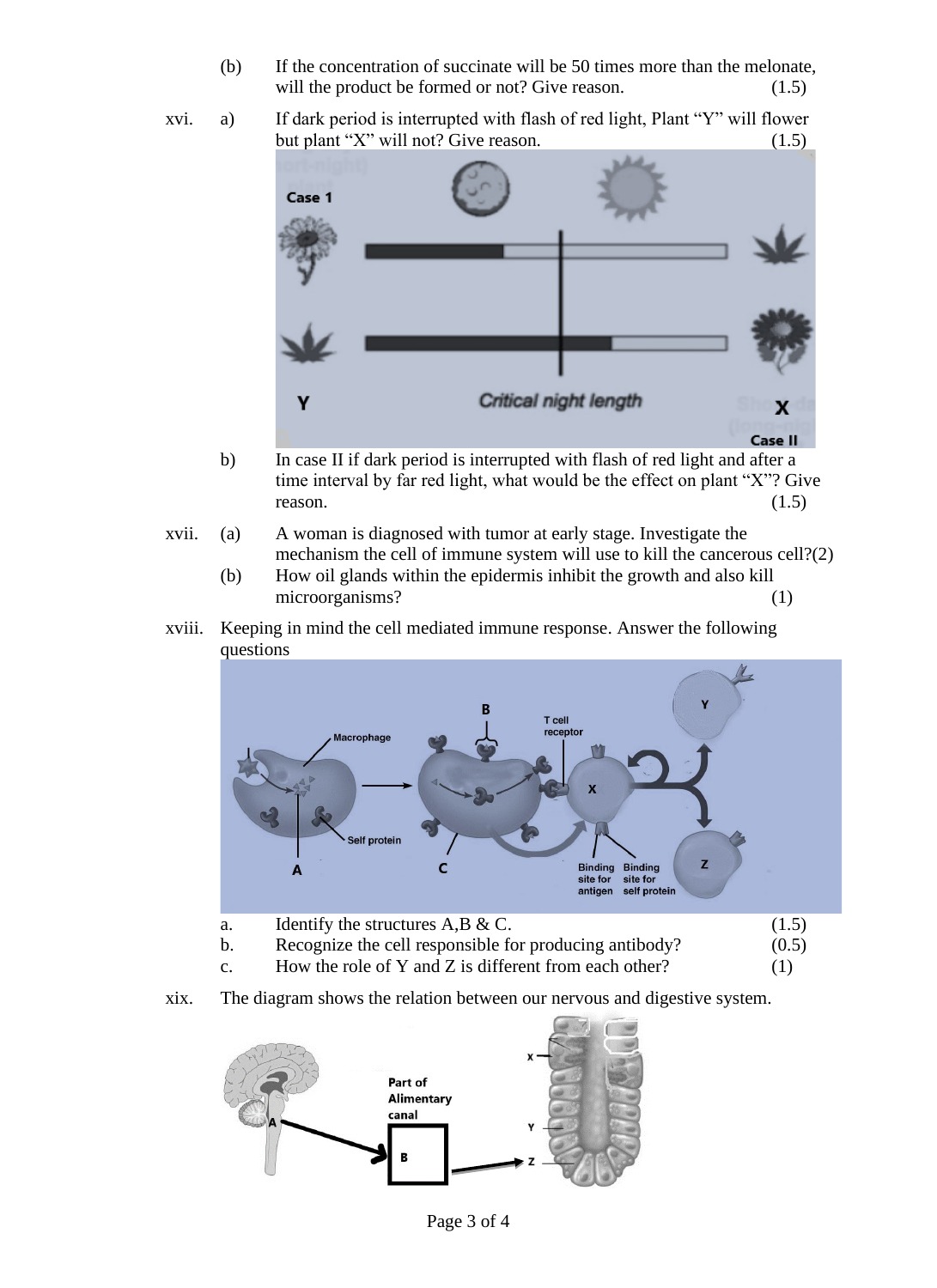- a. Identify the parts  $A, B, X$  and  $Y$ . (1)
- b. After being stimulated by sight of food what would be the effect of Part A on part B.  $(1)$
- c. Evaluate the effect of part  $Z$  secretion on  $X$ . (1)
- xx. Trace the path through which lymph becomes the part of circulatory system.(3)

**SECTION – C** (Marks 26)

**Note:** Attempt any **TWO** questions. All questions carry equal marks.  $(2 \times 13 = 26)$ 

- Q.3 a. Draw and explain the life cycle of Zygomycota? (2+5) b. Lipids are major constituents of fluid matrix of cell. Draw chemical structure and describe the properties of major membrane lipid?  $(1+5)$
- Q.4 a. Describe the structure of villus. Relate it with absorption of fats present in your diet.  $(2+2=4)$ 
	- b. Answer the questions related to ECG



- i. Label and explain P wave. (1)
- ii. Predict the situation of ventricle during P wave.  $(0.5)$
- iii. Identify Part B in graph. What does it indicate? (1)
- iv. Label part of ECG representing the ejection of blood from ventricle.(0.5)
- v. Label and explain T wave. (1)
- c. How would you relate the opening and closing of stomata with potassium ion? Explain. (5)
- Q.5 a. Identify and analyse the steps of oxidative decarboxylation and substrate level phosphorylation in the given Krebs's cycle? (3)



- b. How the reduced co-enzymes once produced in mitochondrial matrix are involved in ATP synthesis? Construct and outline the mechanism. (2+4)
- c. Gram negative bacteria are resistant to antibiotics. Justify the statement by sketching and elaborating the characteristics of its cell wall.  $(1+3)$

\* \* \* \* \*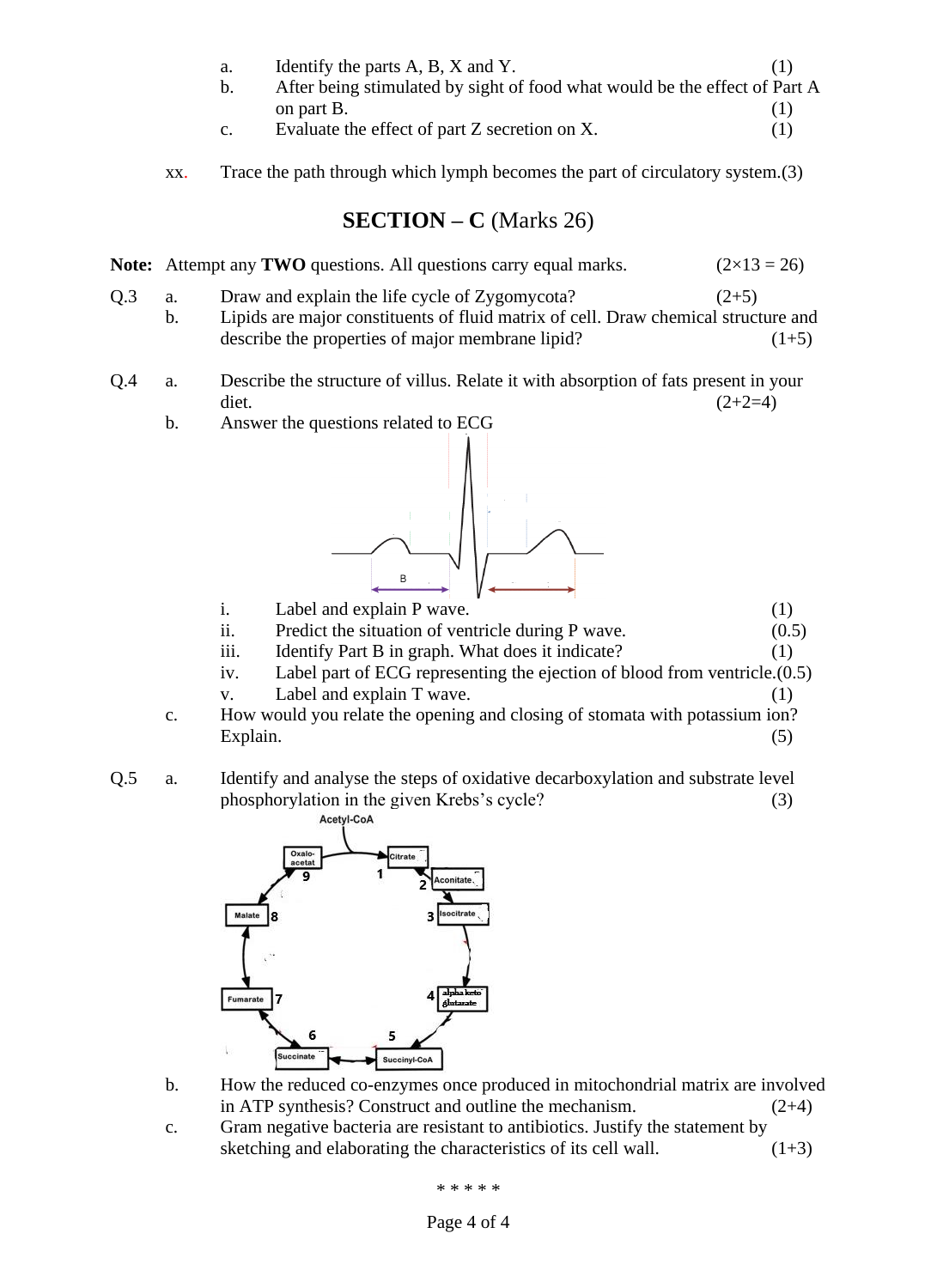### **BIOLOGY HSSC-I (2nd Set) Student Learning Outcomes Alignment Chart (Curriculum 2006)**

### **SECTION – A**

#### **Q.1**

- (1) List the diseases caused by prions and viroids.
- (2) Classify proteins as globular and fibrous proteins.
- (3) Explain the mutualism established in mycorrhizae and lichen associations.
- (4) List the principles and identify the apparatus used in the techniques of fractionation, differential staining, centrifugation, microdissection, tissue culture, chromatography, electrophoresis and spectrophotometry
- (5) Outline the process of C4 photosynthesis as an adaptation evolved in some plants to deal with the problem of photorespiration.
- (6) Describe autotrophic and heterotrophic nutrition in bacteria
- (7) Describe the general characteristics, importance and examples of sponges, cnidarians, Platyhelminthes, aschelminths (nematodes), mollusks, annelids, arthropods and echinoderms.
- (8) Describe the general characteristics of amphibians, reptiles, birds and mammals.
- (9) Describe the structure of supporting tissues in plants.
- (10) Explain the storage and metabolic role of liver
- (11) Explain the role of important plant growth regulators.
- (12) Define angiosperms and explain the difference between monocots and dicots
- (13) Describe the structure, chemical composition and function of chromosome.
- (14) Distinguish in term of structures and roles, the three types of RNA.
- (15) Classify enzymes on the basis of the reactions catalyzed (oxido-reductases, transferases, hydrolases, hydrolyases, isomerases, and ligases).
- (16) Explain the role of SA node, AV node and Purkinji fibers in controlling the heartbeat.
- (17) Identify the process of vaccination as a means to develop active acquired immunity.

### **SECTION – B**

#### **Q.2**

i. Relate the lipid foundation and the variety of proteins of the membrane structure with their roles

\_\_\_\_\_\_\_\_\_\_\_\_\_\_

- ii. Justify the endospore formation in bacteria to withstand unfavorable conditions.
- iii. Describe the Lytic and Lysogenic life cycles of a virus.
- iv. Distinguish between smooth and rough endoplasmic reticulum in terms of their structures and functions. Describe the structure and functions of the Golgi complex.
- v. Differentiate between the absorption spectra of chlorophyll 'a' and 'b'.
- vi. Describe the evolutionary adaptations in the concerned phyla for digestion, gas exchange, transport, excretion, and coordination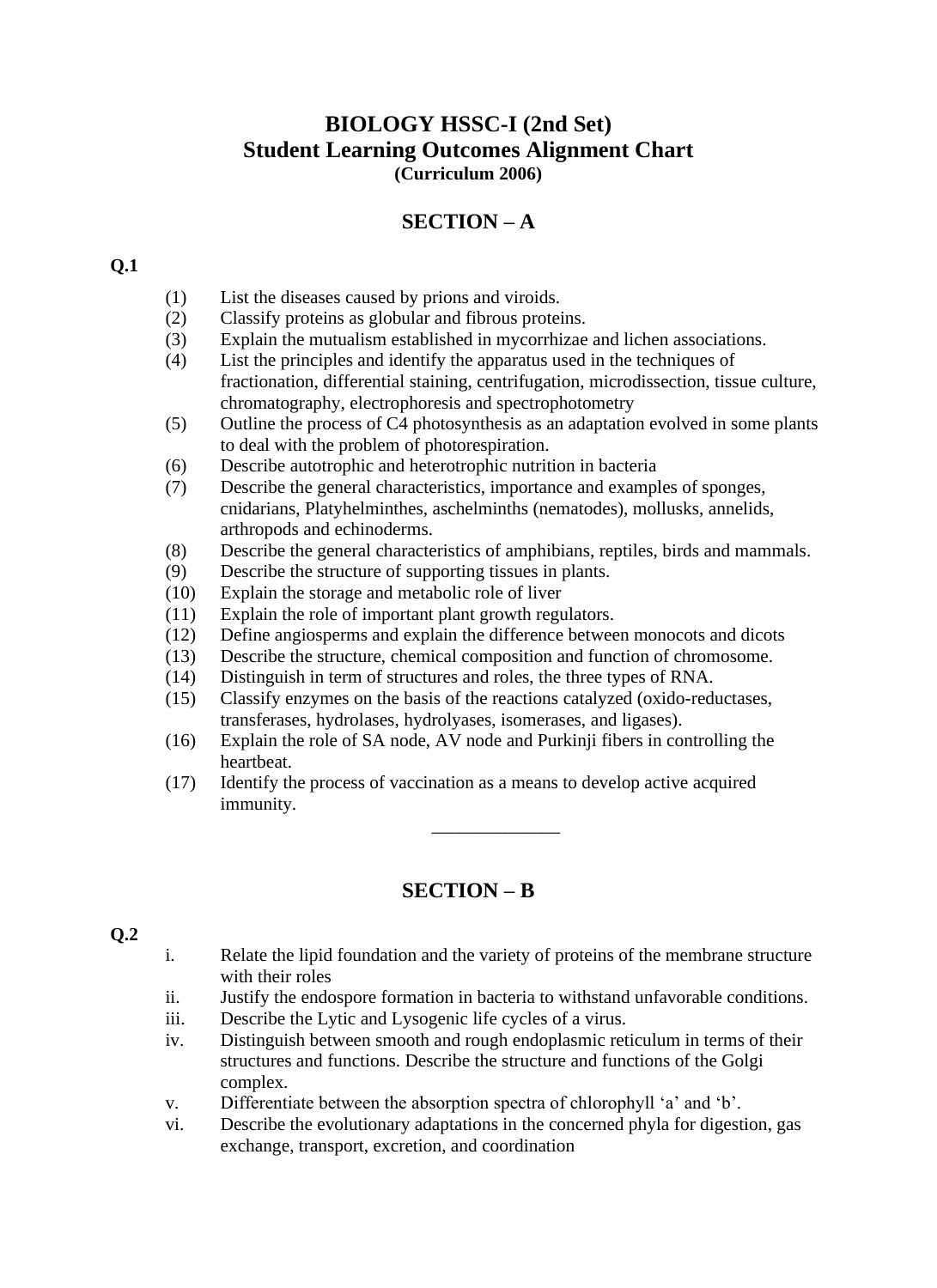- vii. a) Differentiate the diploblastic and triploblastic levels of organization. Describe the types of symmetry found in animals.
	- b) Differentiate among monotremes, marsupials, and placental.
- viii. List the characters of seedless vascular plants with examples of whisk ferns, club mosses, horsetails and ferns.
- ix. Describe the evolution of seed.
- x. Describe the causative agent, symptoms, treatment and prevention of the following viral diseases: hepatitis, herpes, polio and leaf curl virus disease of cotton. Describe the causes, prevention, and treatment of the following disorders; ulcer, food poisoning, dyspepsia. Identify the factors causing atherosclerosis and arteriosclerosis.
- xi. State the role of baroreceptors and volume receptors in regulating the blood pressure.
- xii. Distinguish the properties and roles of disaccharides and describe glycosidic bond in the transport disaccharides.
- xiii. Describe the salient features with examples of protozoa, algae, myxomycota and oomycota as the major groups of protists
- xiv. List the adaptations in plants to cope with low and high temperatures.
- xv.  $(a & b)$  Categorize inhibitors into competitive and non-competitive inhibitors.
- xvi. (a  $\&$  b) Describe the mechanism of photoperiodism with reference to the mode of action of phytochrome.
- xvii. (a) Explain how the Natural Killer (NK) cells kill the cells that are infected by microbes and also kill cancer cells.
	- (b) Explain how oil and sweat glands within the epidermis inhibit the growth and also kill microorganisms.
- xviii. Describe the roles of T-cells in cell-mediated immunity
- xix. Explain the role of nervous system and gastrin hormone on the secretion of gastric juice
- xx. State the structure and role of lymph capillaries, lymph vessels and lymph trunks.

## **SECTION – C**

- **Q.3** a. Classify fungi into zygomycota, ascomycota and basidiomycota and give the diagnostic features of each group.
	- b. Define lipids and describe the properties and roles of acylglycerols, phospholipids, terpenes and waxes. Illustrate the molecular structure (making and breaking) of an acylglycerol, a phospholipid and a terpene
- **Q.4** a. Explain the absorption of digested products from the small intestine lumen to the blood capillaries and lacteals of the villi.
	- b. List the principles and uses of Electrocardiogram.
	- c. Describe the mechanisms involved in the opening and closing of stomata.
- **Q.5** a. Outline (naming the reactants and products of each step of) the steps of Krebs cycle.
	- b. Describe chemiosmosis and relate it with electron transport chain
	- c. Compare cell wall differences in Gram-positive and Gram-negative bacteria.